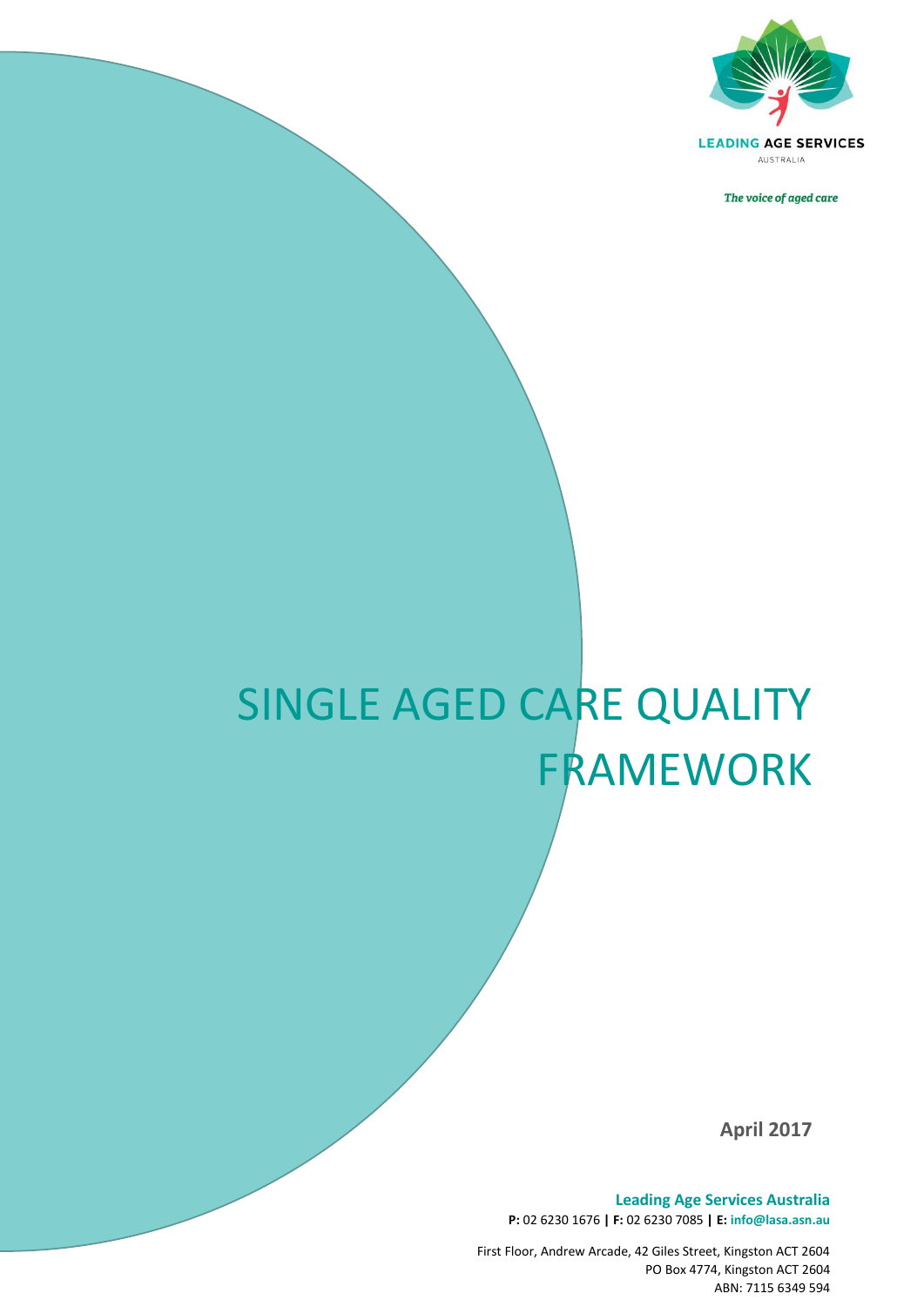## <span id="page-1-0"></span>Contents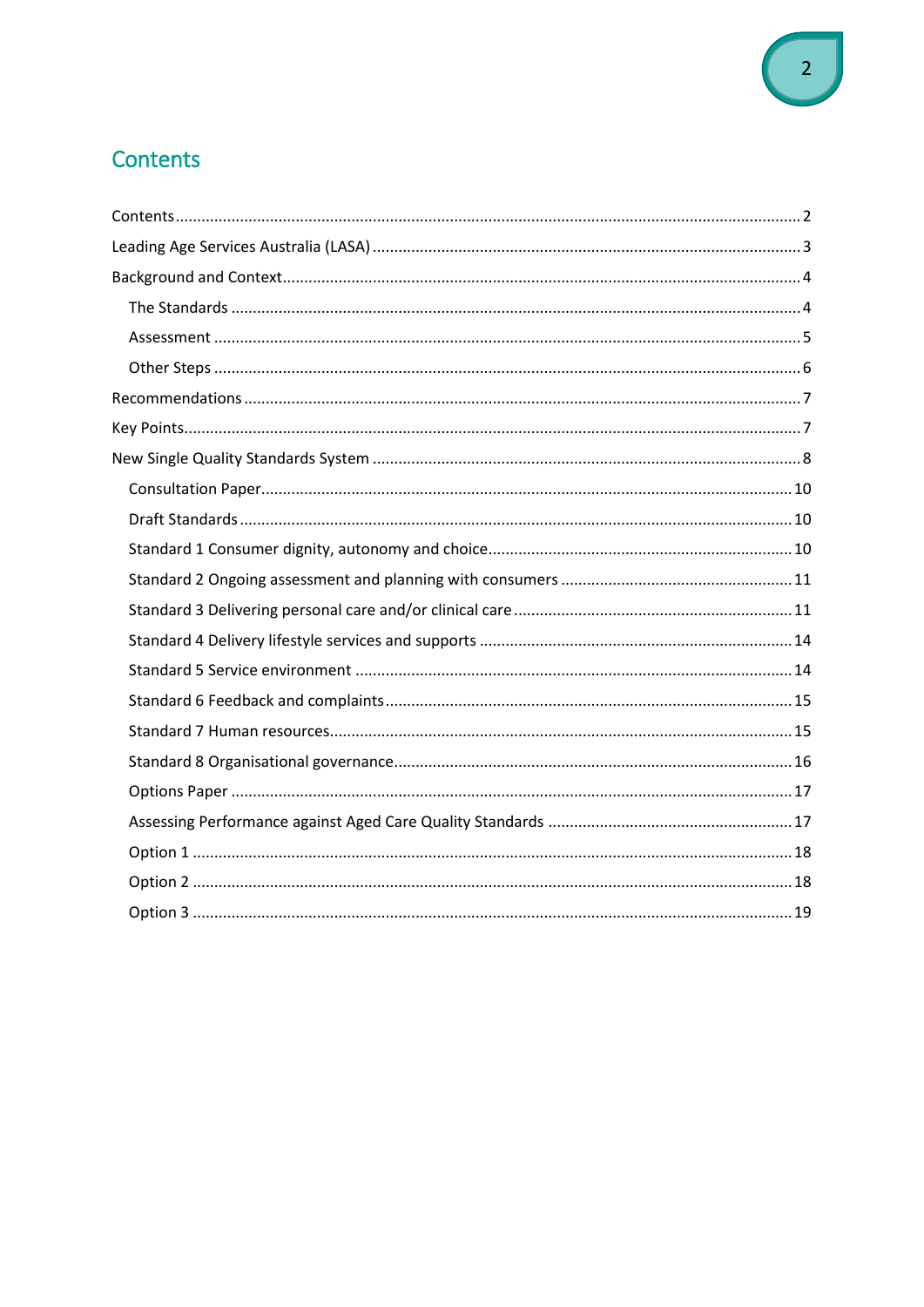## <span id="page-2-0"></span>Leading Age Services Australia (LASA)

Leading Age Services Australia (LASA) is the national peak body representing and supporting Providers of age services across residential care, home care and retirement living.

Our vision is to enable a high performing, respected, sustainable age services industry delivering affordable, accessible, quality care and services for older Australians.

We represent our Members by advocating their views on issues of importance and we support our Members by providing information, services, training and events that enhance performance and sustainability.

Thank you for the opportunity to comment on the *Draft Aged Care Quality Standards Consultation Paper 2017* and the *Options Paper for Assessing Performance against Aged Care Quality Standards 2017*.

Should you have any questions regarding this submission, please do not hesitate to contact Dr Brent Davis, General Manager – Policy and Advocacy, on 02-6230-1676.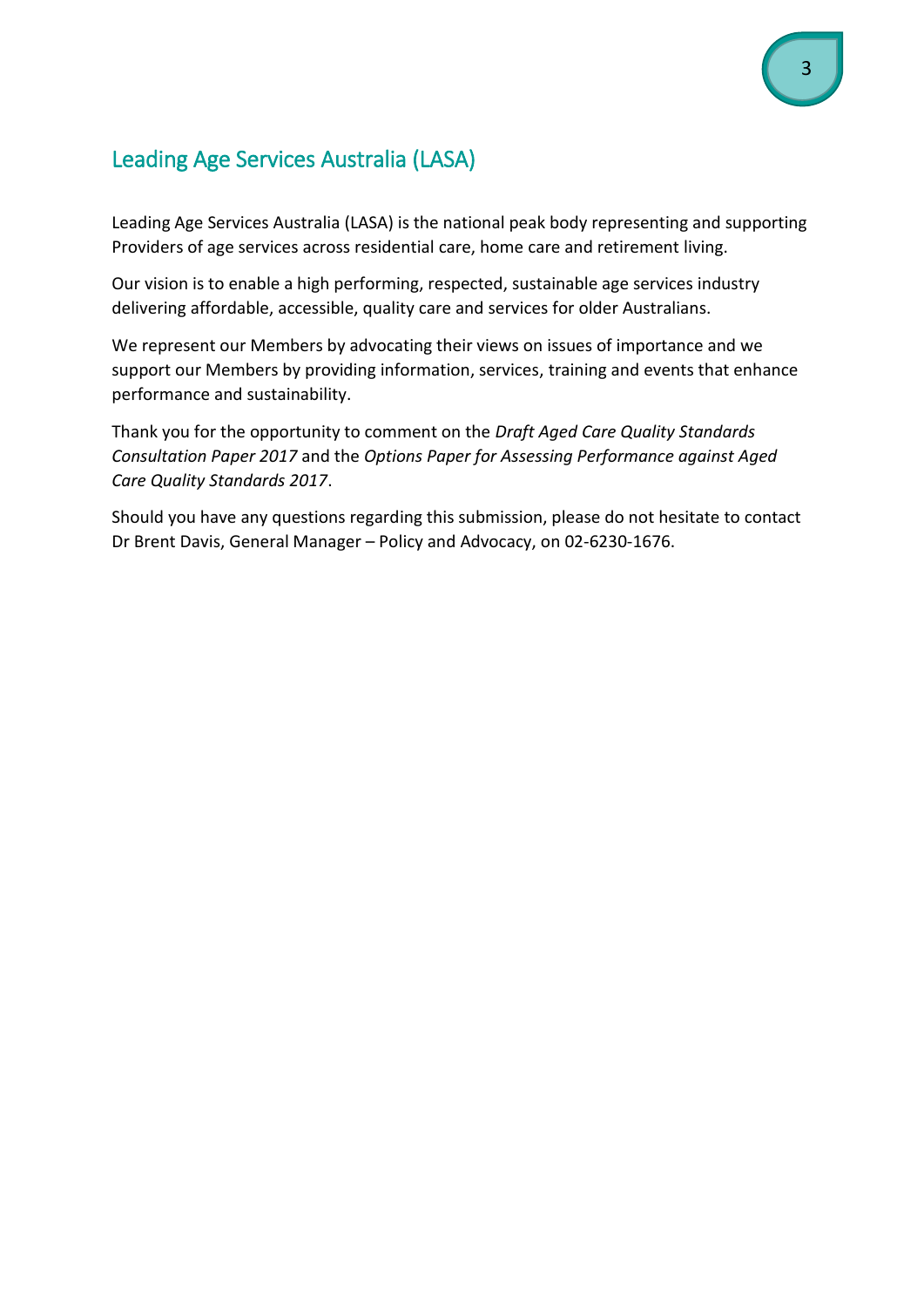## <span id="page-3-0"></span>Background and Context

The Australian Government, through the Department of Health (DoH), has initiated a public consultation process to develop a Single Aged Care Quality Framework (SACQF). The SACQF will be a key part of the Australian Government's broader policy objective of achieving an aged care system underpinned by the principles of ageing in place, consumer directed care and market based competition.

The SACQF is intended to build on three pillars: a single set of aged care Standards operating across all aged care services; a streamlined approach to assessing Provider performance against the quality Standards; and improved information on quality to assist consumers to make choices regarding the care and the services they need.

#### <span id="page-3-1"></span>The Standards

At present, there are essentially four sets of quality standards in operation, applying variously to aged care operators who receive Australian Government funding, compliance with which depends on the types of aged care services they deliver.

These four Standards are: Accreditation Standards, which apply to residential care and short term restorative care delivered in residential settings; Home Care Standards, which apply to home care and short term restorative care delivered in a home setting, as well as care delivered under the auspices of the Commonwealth Home Support Programme (CHSP); the National Aboriginal and Torres Strait Islander Flexible Aged Care Quality Framework Standards (NATSIFACQFS) applying to care delivered under a similarly named program; and, the Transition Care Standards, for flexible care.

The challenges experienced by the existence of four different sets of Standards are self-evident: consumers can find it difficult to understand what they can expect to receive from Providers of aged care services; Providers can find it difficult and complex to comply with the relevant Standards; and, for all participants, the multitude of standards can impede competition, contestability and initiatives to improve service quality and outcomes. In short, the proposed SACQF is intended to move the regulatory regime for aged care services from one which focuses on Providers' processes to one based more on outcomes-based standards (whilst also reducing unnecessary regulatory burdens and interventions in the aged care market place).

The proposed SACQF is expected to contain an integrated set of eight Standards dealing with: consumer dignity, autonomy and choice (Standard 1); ongoing assessment and planning with consumers (Standard 2); delivering personal care and/or clinical care (Standard 3); delivering lifestyle services and supports (Standard 4); service environment (Standard 5); feedback and complaints (Standard 6); human resources (Standard 7); and, organisational governance (Standard 8). However, Providers will not be required to comply with each and every Standard; only those Standards relevant to the types of care and services they deliver. Having said that, the DoH has indicated it would expect all Providers, regardless of their stream of activity, to comply with Standards 1, 2, 6, 7 and 8).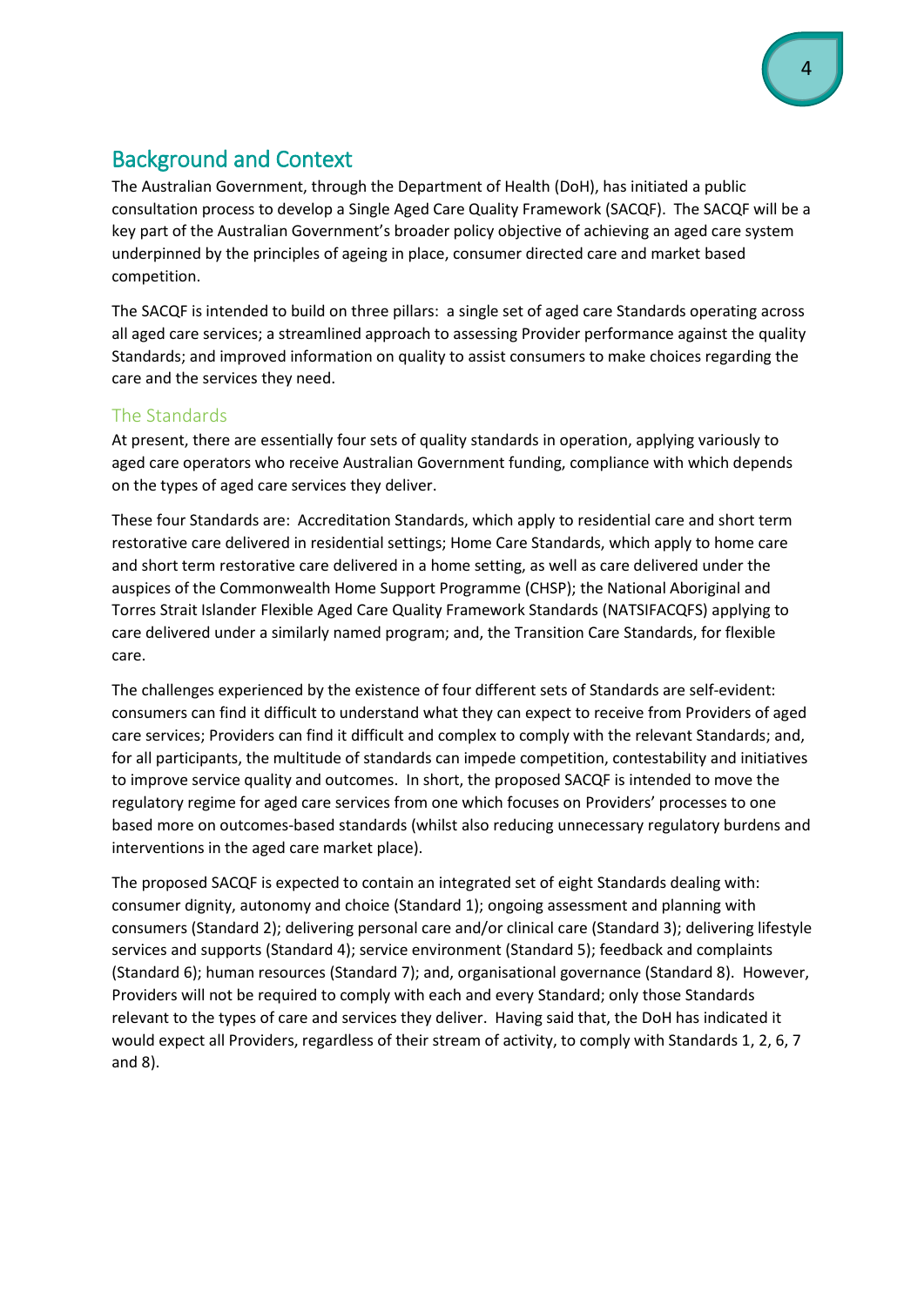The new Standards, when complete, will contain three key elements: a statement of outcome(s) for the consumer; a statement of expectations for the Provider; and, a statement of requirements for Providers to demonstrate how they have met the Standard.

Compliance with the Standards will be mandatory, and the Federal Government will have a reserve right to take enforcement action for non-compliance either through the aged care legislation or any funding agreement(s) with the organisation concerned. Having said that, the Standards are only intended to be minima, with Providers able to go above and beyond those core Standards, delivering higher quality care services and outcomes as part of their 'value-proposition' in the competitive marketplace.

#### <span id="page-4-0"></span>Assessment

The public consultation process also seeks industry views on three potential approaches for assessing the performance of Providers against the proposed Standards.

The three potential approaches (badged as Options in the consultation paper) are: assessing compliance based on the aged care setting, with different approaches for residential and for home community care (seen to be a modified form of the current model: Option 1): introducing a single risk based assessment model which is applicable to all aged care arrangements (Option 2); and, adopting a safety and quality declaration by Providers who are delivering low risk services to the broader population (for example, gardening services: Option 3).

Under Option 1, all organisations would be required to meet the new aged care Standards, with one quality assessment process for residential care (accreditation) and another for home/community care (quality reviews). Both residential and home/community care Providers would receive reports on the findings of assessments, with residential care Providers also being given a decision in relation to the accreditation of the service.

Under Option 2, all organisations would also be required to meet the new aged care Standards, as well as being subject to regular assessments to enable the Provider to show performance against the Standards and, where they did not meet the Standards, ongoing monitoring by the Australian Aged Care Quality Agency (AACQA). Performance against the Standards, and any monitoring which may be necessary, will be proportionate to the health, safety and wellbeing of the consumer.

Under Option 3, organisations providing low-risk (for example, gardening) services would be required to make a declaration they are compliant with basic safety and quality requirements, rather than meeting the aged care Standards or engage in a quality assessment process.

The three Options proposed in the consultation paper reflect several considerations. These include: the need to improve the consistency and the coherence of the approach to quality assessment across the aged care sector; existing assessment arrangements do not reflect the risk to consumers of the increasingly complex nature of care being provided in home settings; Providers delivering services under multiple programs bear unnecessary costs of complying with different quality assessment processes; and, the current approach delivers little information which can be used by consumers (actual or potential) to compare quality of services offered by different Providers.

External quality assessment, when done efficiently, objectively and transparently, can be an asset to the recipient organisation, where it usefully identifies areas for improvement and/or drives continuous improvement in the quality of care and services delivered to consumers.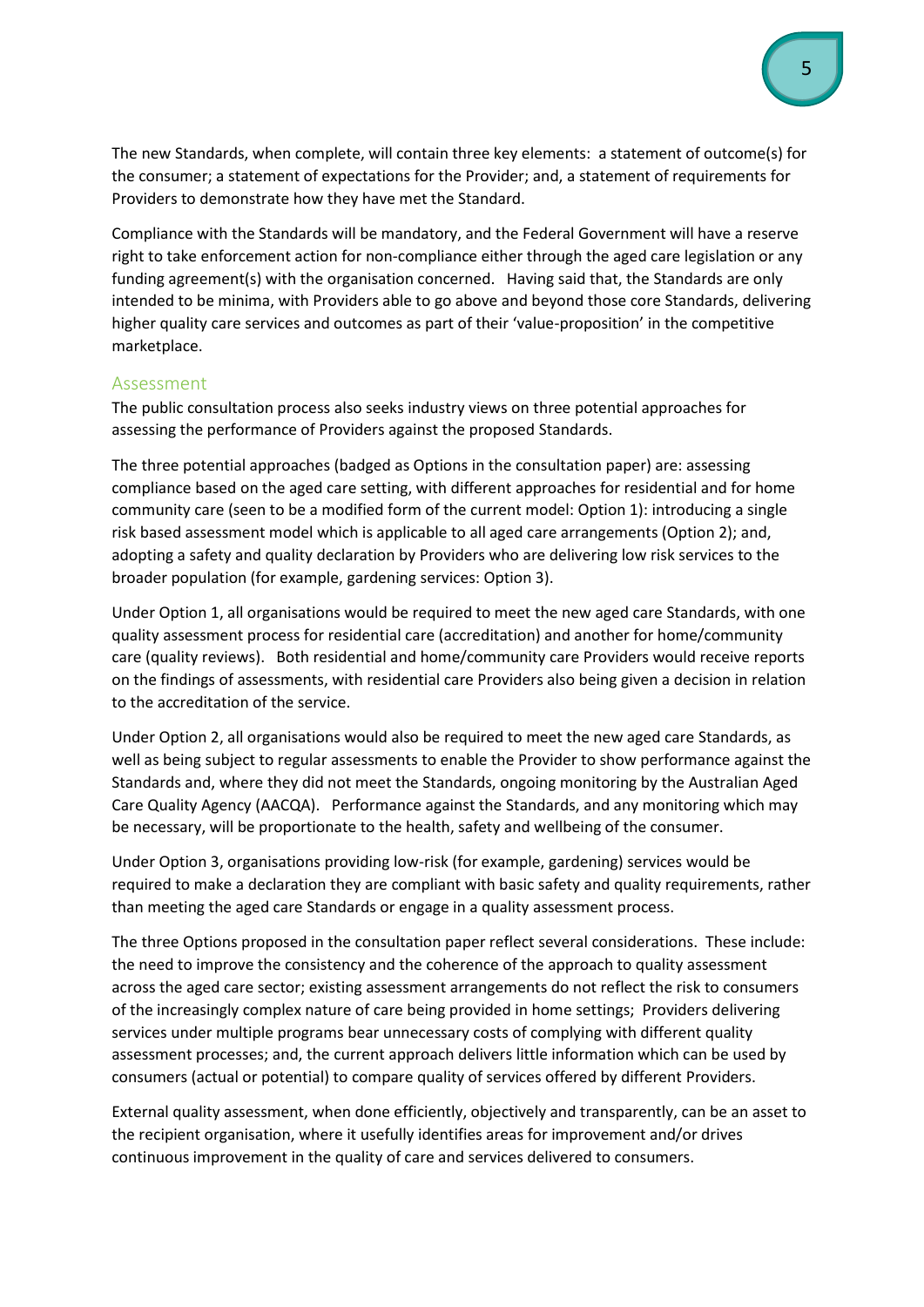#### <span id="page-5-0"></span>Other Steps

LASA notes the current public consultation process on the content of the SACQF – both the single national Standards, and the single national assessment model – are just a staging post, not the endpoint, in the development of the Framework. We also note:

- detailed guidance material will be produced to assist Providers, and others, to understand and comply with the new system. This material will provide information to inform market participants (consumers, Providers and regulators) about how the Standards will be measured and, for consumers, what they should expect from the new arrangements;
- there will be a piloting of the new Standards during the second half of 2017 (presumably, to pre-test them in a controlled experimental manner before they are rolled out for wider application);
- the relevant aged care legislation will need to be amended to reflect the revised Standards;
- the Charters of Care Recipients Rights and Responsibilities will also be reviewed and revised to form a single national charter across all aged care; and,
- education and guidance material will be developed to support the introduction and the implementation of the new Standards.

The new Standards and assessment, subject to the legislative et al, processes would take effect from 1 July 2018.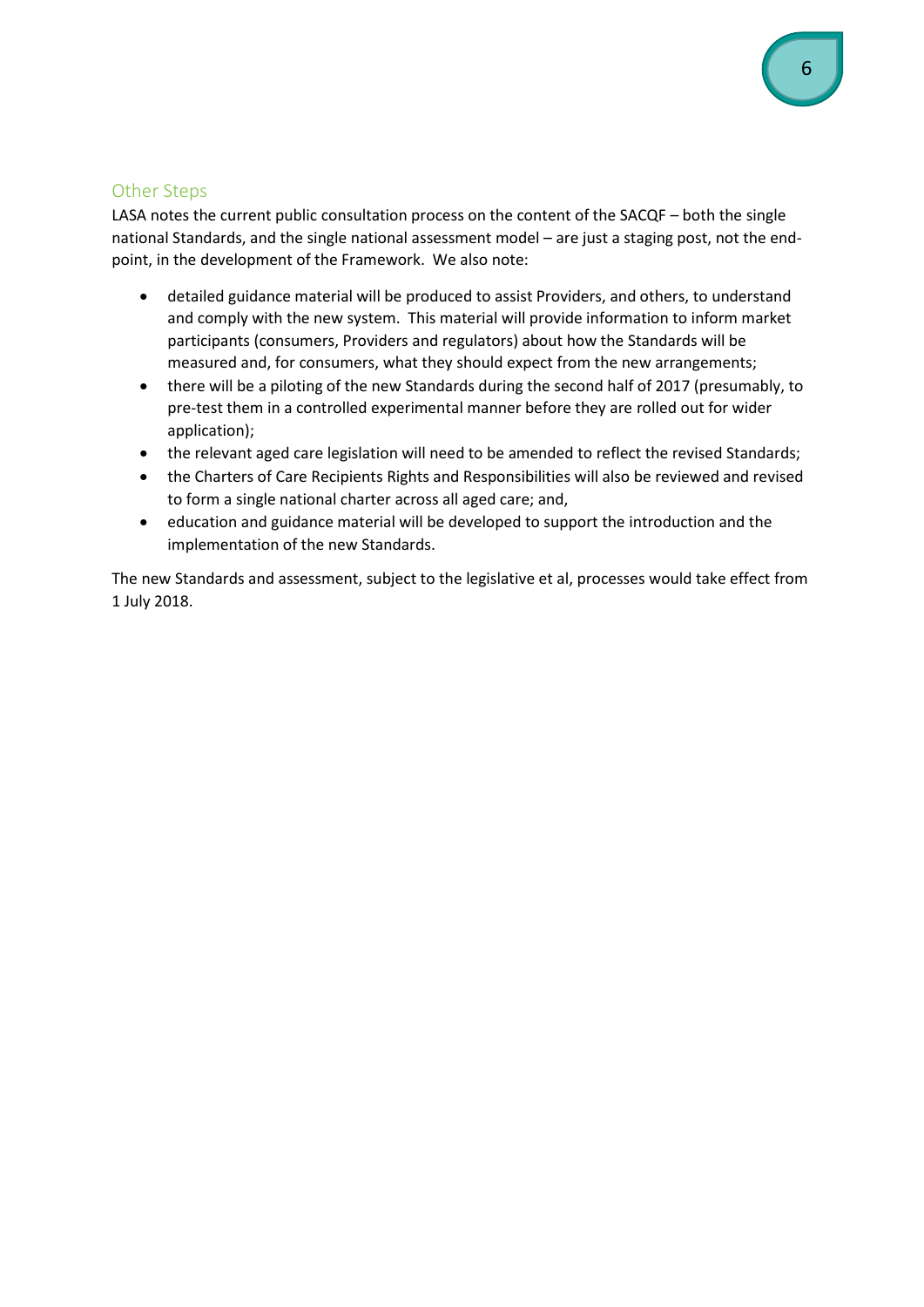### <span id="page-6-0"></span>Recommendations

- LASA supports the introduction of an SACQF;
- Whatever assessment option is chosen, it should apply to all aged care organisations funded by the Australian Government;
- LASA supports Assessment Option Two, in combination with Option Three for relevant Providers; and,
- A common Glossary of key concepts and terms be included in both documents.

## <span id="page-6-1"></span>Key Points

- LASA supports the development of these draft Standards to enable the consumer to be placed at the centre of their care, with greater choice and flexibility;
- LASA supports the premise whereby standards can promote consumer confidence in a safe system that is of consistent quality;
- The format of the Standards that is, a statement of the outcome for the consumer, a statement of expectation for the organisation and organisational requirements to demonstrate the Standard has been met - are clearly articulated, easy to read and understand;
- The SACQF supports the consumer as the driver for quality improvement and provides an essential framework for Providers to ensure quality care and services are delivered;
- LASA suggests the Standards, by themselves, will not drive quality improvement or innovation, however, the framework articulated in the draft Standards is a good place to start to build on the system we current enjoy, place the consumer at the centre of care and service delivery, and support Providers to continuously review and improve;
- LASA supports the development process underway and offers any assistance required to support the revision to, and piloting of, the proposed new Standards;
- LASA support the complementary work of the assessment process to the development of the new Standards;
- 'Choice' needs to be in the context of what is reasonable in a capped funding environment; and,
- LASA recognises the Options Paper does not include the development of opportunities for accreditation services to be provided by private organisations. However, this 2015-16 Budget announcement cannot be forgotten or put aside.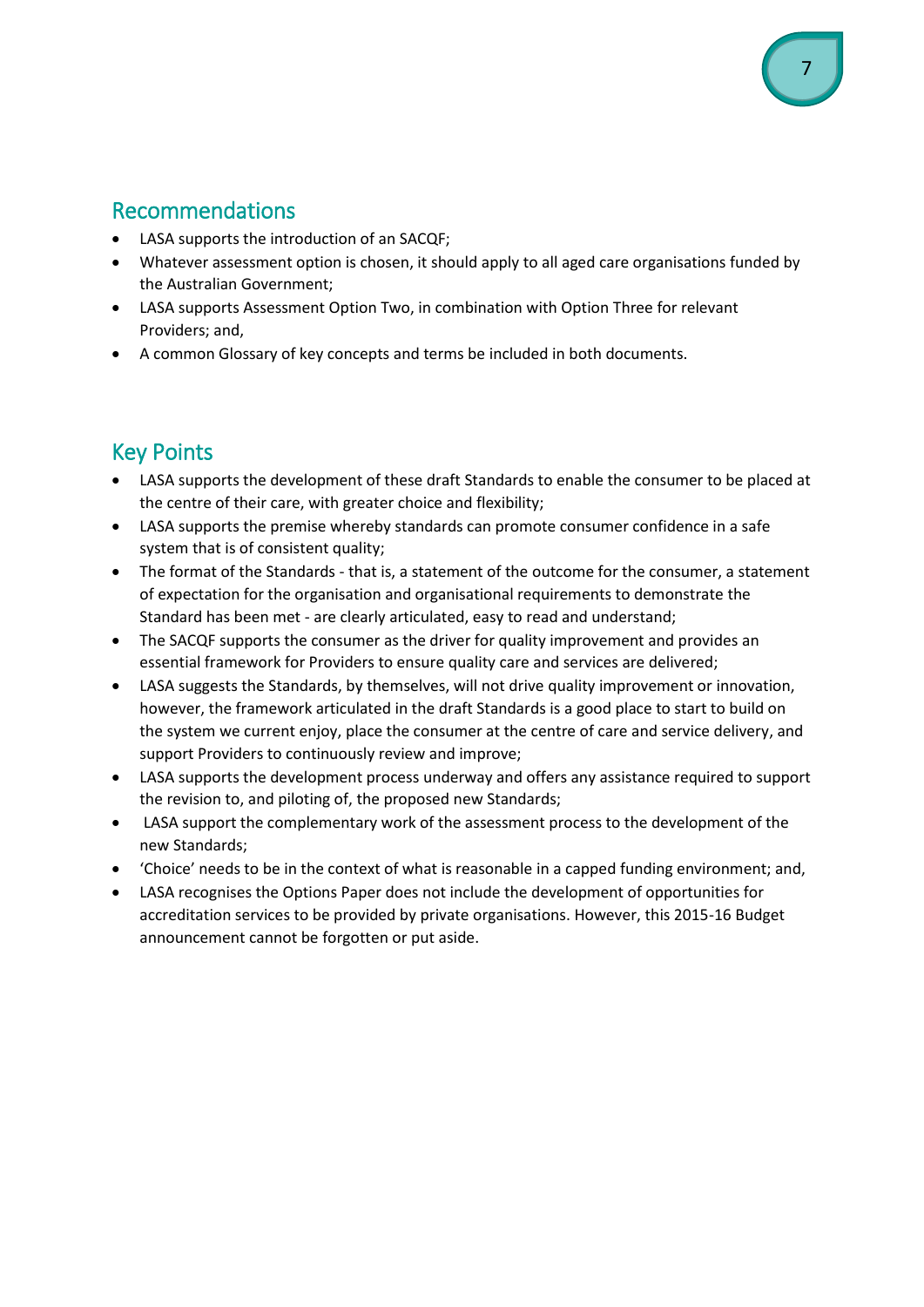## <span id="page-7-0"></span>New Single Quality Standards System

LASA supports the introduction of an SACQF.

In response to the Consultation Paper, LASA does not intend to 'wordsmith' per se. This work will obviously occur post the consultation phase and LASA is very willing to work with the DoH in this activity.

LASA, through its Position Statement 9, *Provision of Quality Care and Services<sup>i</sup> ,* has called on Government to promote the provision of quality care and services across the spectrum of age services and advocated for the development of an industry-wide set of Standards.

We therefore support the development of these draft Standards to enable the consumer to be placed at the centre of their care, with greater choice and flexibility. We also support the premise whereby standards can promote consumer confidence in a safe system, that is of consistent quality. The aim of a single set of standards reducing unnecessary regulatory burden must be at the forefront of how assessments against the Standards are undertaken.

LASA supports the diagrammatic view of how the Standards interrelate. From an overarching view, the draft Standards include the most important aspects of care and service delivery, no matter what setting or delivery service type.

The format of the Standards - that is, a statement of the outcome for the consumer, a statement of expectation for the organisation and organisational requirements to demonstrate the Standard has been met - are clearly articulated, easy to read and understand. The SACQF supports the consumer as the driver for quality improvement and provides an essential framework for a Provider to ensure quality care and services are delivered.

Generally, there are no substantive matters missing from the draft Standards, however some of the rationale and evidence material might benefit from review. LASA has made specific comment below where this is the case.

LASA suggests an important aspect to consider in the development of Standards is what role they play in the system, and how they might promote safety, quality and innovation. The aged care system and industry in Australia is world renowned, where quality care and services are an expectation of the community. Providers are consistently looking for innovative ways to deliver care and services.

For decades, it has been understood the obligation to the consumer never ceases and great gains can be made through a continuous process of improvement, where a status quo will not do. It is hoped these draft Standards take the industry above the status quo and set new (but achievable) expectations.

However, the Standards, by themselves, will not impact quality improvement or drive innovation, though, the framework articulated in the draft Standards is a sound place to start to build on the system we current enjoy; place the consumer at the centre of care and service delivery; and support Providers to continuously review and improve.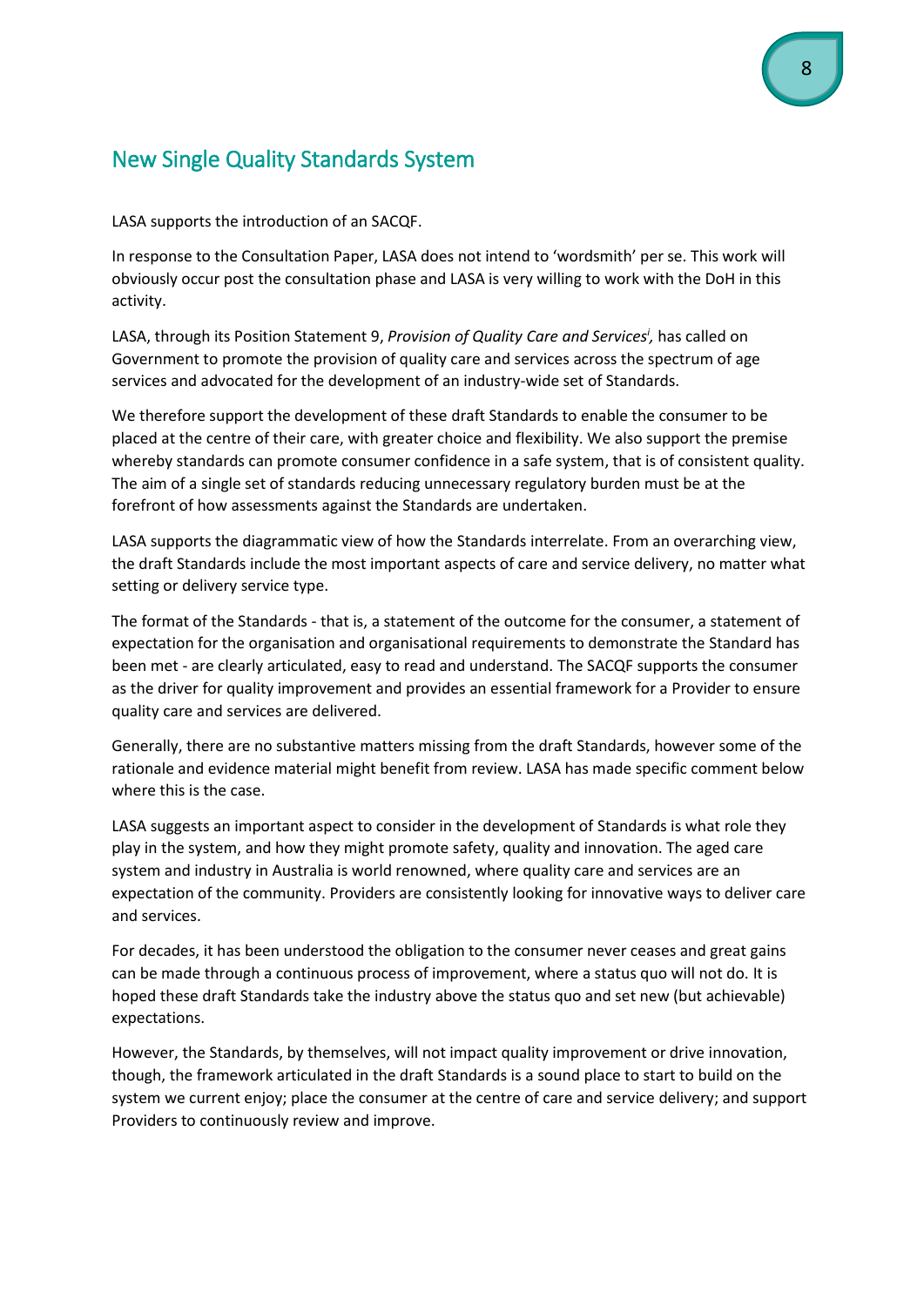Many Providers across the aged care industry will have no challenge or particular difficulty in implementing the Standards, and in fact, given the aim is to reduce duplication and support a 'lighter touch' where applicable, many Providers will welcome the draft Standards and an opportunity to consider different options for assessing against the Standards. However, this will not be applicable for all. Some organisations may find it difficult to change a mindset of demonstrating processes, without identifying results, to an outcome focus that reflects the consumers' needs, goals and preferences.

For those organisations who have not undergone an accreditation process this will be a completely new concept, and will require systems and processes to be developed to support an outcome focussed approach to care and service delivery. In an industry undergoing constant change, and will continue to do so over the next five to ten years, this could be a major hurdle to success.

Having said that, for many services, including those providing the Commonwealth Home Support Programme (CHSP) and Home Care Packages, the move from Quality Reporting to an accreditation system may not be difficult given the Quality Reporting process encourages community aged care Providers to review, refine and continuously improve the quality of their service delivery.

Assuming the Standards will be written in legislation, LASA is concerned where, as a standalone piece of legislation, the Standards may be interpreted in different ways. To alleviate the risk of this occurring, LASA supports the rationale and evidence developed to support and better explain the intent of the Standards. How this support information is used will need thorough consideration, to not detract from innovation and individuality on how Providers might demonstrate compliance.

In developing this submission, LASA convened several Member forums to obtain first-hand Member feedback on the issues raised in the proposed Standards. One comment received from a LASA Member was the draft Standards are too residential focussed, while other views show a broader understanding and see how the Standards can be applicable across the industry given a risk based, proportionality framework is used as part of the assessment process. One way the different perceptions might be addressed is better explanation in the rationale and evidence and examples provided for various settings.

It must be remembered, only the Standards will appear in legislation (not the rationale and evidence) and when non-compliance is found it is to the words within legislation. Therefore, the Standards must be able to standalone as much as possible, with subjectivity removed.

Another broader comment from LASA Members is their concern for residential services, a form of Consumer Directed Care (CDC) will be introduced through the Standards without appropriate industry consultation. Some Members even described the draft Standards as 'CDC in residential care by stealth'.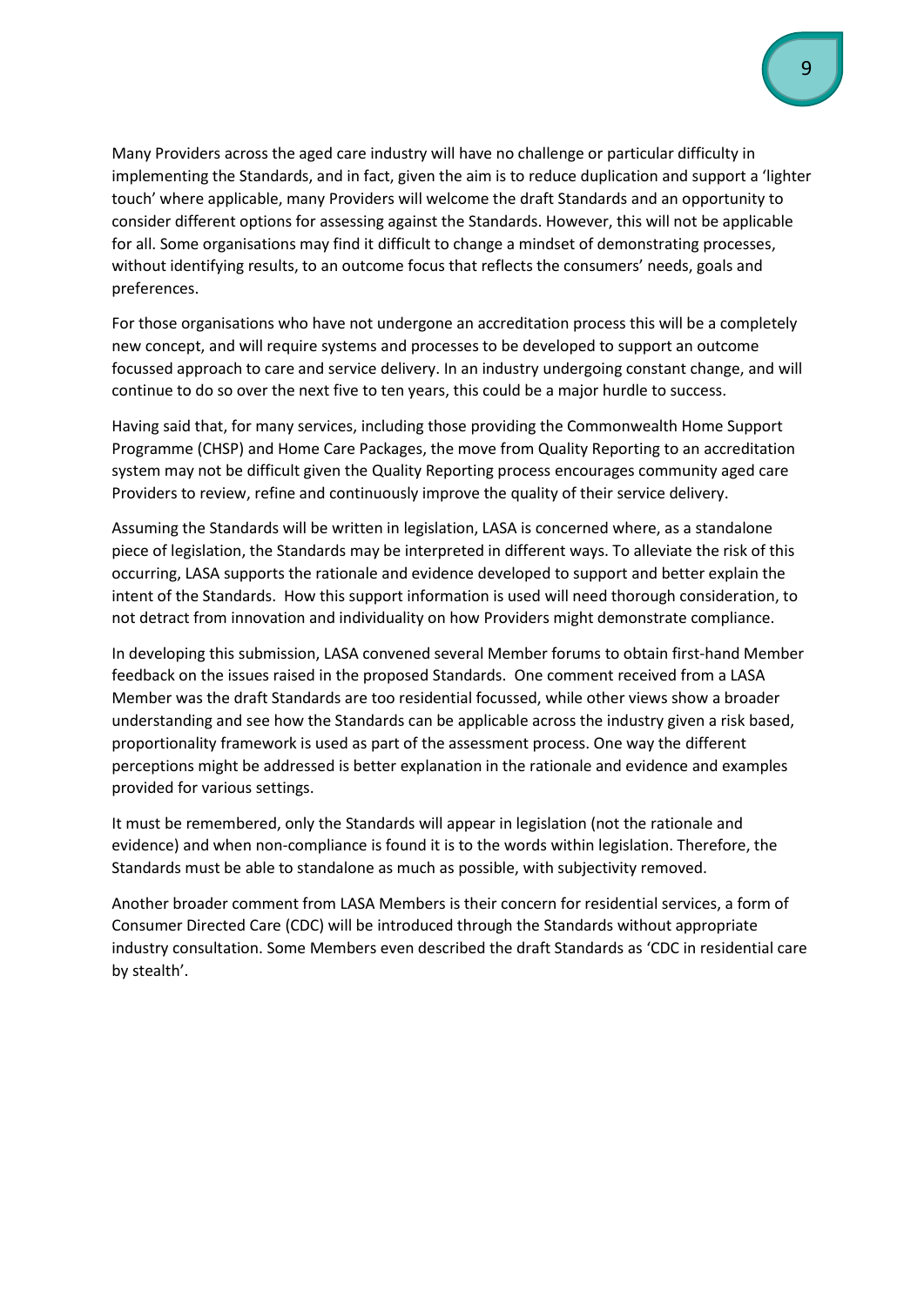## <span id="page-9-1"></span><span id="page-9-0"></span>Consultation Paper Draft Standards

#### <span id="page-9-2"></span>Standard 1 Consumer dignity, autonomy and choice

LASA Members have observed the proposed Standards apply to current clients/residents who have already made a major decision about the care and services they need. That is, they have entered into an agreement with a Provider, generally via a written / signed agreement that outlines what care and services will be provided. There appears to be no reference to agreements in the draft Standards, nor whether such agreements would be used to confirm the care and service being delivered is what has been agreed to. However, it is recognised, agreements could be part of the assessment process under this Standard One or Standard Eight.

The rationale and evidence section to this Standard could be the place to introduce agreements as an example of choice.

The tenet of consumer dignity, autonomy, and choice are core to quality of life. Standard One promotes the understanding of the consumer, and knowing what they want to support them in living the life they choose.

LASA's focus has always been to help older Australians to live well; this Standard enables Providers to continue to improve their service delivery.

Given there is a responsibility at Standard Eight for information management, Standard One may duplicate what is required to meet Standard Eight. However, this Standard highlights the information required to make an informed choice.

LASA has heard concerns on access to services (especially for those who may be vulnerable or marginalised) is an area not addressed in the Standards. LASA agrees 'access' is a core domain of quality<sup>ii</sup>, however LASA contends the Standards are not the place to address this issue. Some feedback also raised concerns over the processes of My Aged Care. Again, Standards are not the place to address this issue (as important as it may be).

Although consumers may be willing to take risks, *duty of care* is consistently raised by care staff. It would be of value if this concept can be further explained.

Choice needs to be in the context of what is reasonable in a capped funding environment; this could be further explained in the rationale and evidence.

Concerns over choice and adjacent legislation have been raised. The perennial example of the Food Authority legislation in relation to soft boiled eggs remains relevant. Providers are concerned existing legislation has not caught up with current (let alone innovative) practices and the possibility of legislation outside the *Aged Care Act 1997* will stifle innovation and more importantly consumer choice.

Without wanting to 'wordsmith' the proposed Standards, Providers are concerned with the word "*each"*, in this Standard. What if during assessment visits, the AACQA finds a single person who felt they were not treated with dignity and respect? Would this mean the service would be found noncompliant? How will the AACQA assess this Standard? This same argument is promoted in Standard Seven and will be highlighted further in this submission.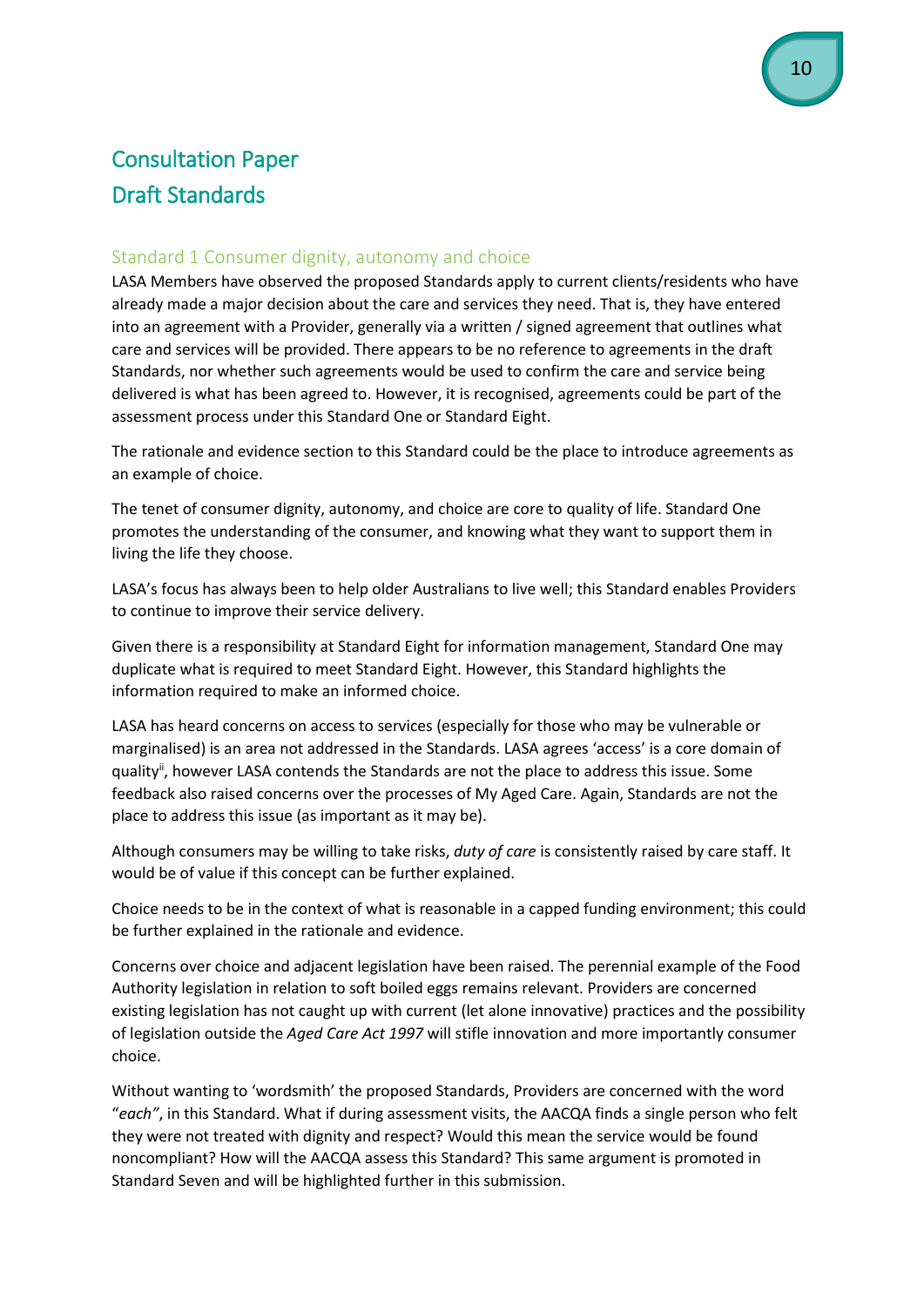LASA Members feel the words "*where appropriate"* need to be included in relation to '*choice'*.

Providers are also concerned with Clause 1.5 where "*effectively communicated"* could be interpreted as requiring formal interpreters and written material in all languages. The intent of this provision could be better explained in the rationale and evidence.

#### <span id="page-10-0"></span>Standard 2 Ongoing assessment and planning with consumers

LASA supports the consumer being at the centre of ongoing assessment and planning, and recognises there are a range of tools and mechanisms to support good assessment and planning processes.

Some LASA Members are concerned ongoing assessment is not particularly relevant in the CHSP, and the role of Aged Care Assessment Teams (ACAT) and Regional Assessment Services (RAS) need to be considered in this Standard.

Without expecting all such tools to be listed in the rationale and evidence section, one set of guidelines supporting a holistic approach to care are the *National Guidelines for Spiritual Care in*  Aged Care<sup>iii</sup>. These Guidelines might also be used to support compliance to Standard Four.

LASA Member feedback identified the possibility of needing to discuss assessment and planning with guardians (formally) or advocates where the person has no family or friends. Involving these parties might be difficult where *ongoing* assessment and planning is required.

This Standard needs clarity that planning and assessment must be considered in the confines of levels of care and service the person is funded for. This is especially pertinent in CHSP and Home Care Packages.

A level of risk management must be considered when assessing to this Standard and where prioritising consumer choice is required.

Some LASA members have suggested amending Clause 2.3 to remove "*continuously monitored"* , replacing it with "*regularly monitored"*.

#### <span id="page-10-1"></span>Standard 3 Delivering personal care and/or clinical care

LASA endorses the separation of personal / clinical care, and lifestyle services and supports. This will be particularly important for Providers who deliver care and services according the Schedules 1 and 3 of the *Quality of Care Principles 2014iv* .

There are several requirements identified in this Standard which need further clarification:

Clause 3.2: despite the description of best practice being outlined in the rationale and evidence, this is a subjective area that needs to be more clearly defined. The issue is how will this Standard be assessed? Who will make the decision as to what is "*best practice"*, and whether such clinical care is delivered?

Clause 3.3: referring to the Australian Commission of Safety and Quality in Health Care (NSQHS) *National consensus statement: essential elements for safe and high-quality end-of-life care,*  (in the rationale and evidence) may be very confusing to Providers, especially when the Consensus Statement sets out suggested practice for the provision of end-of-life care in settings where *acute care* is provided. The Consensus Statement states it: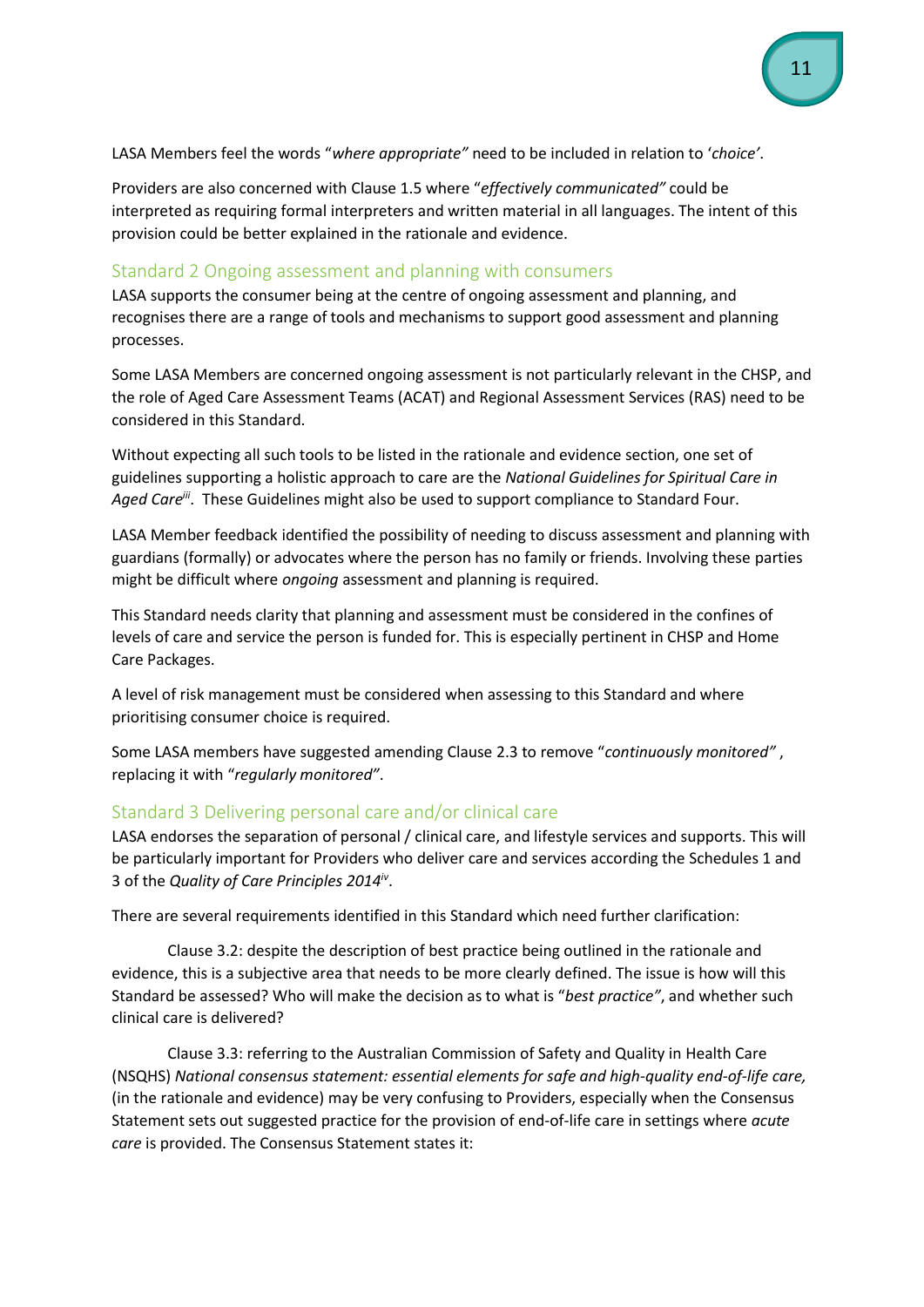*"is generally targeted at acute health services, including intensive care and the emergency department. It applies in all types of public and private acute hospitals, from large tertiary hospitals to small district and community hospitals" <sup>v</sup> .*

It is also more confusing for residential service Providers, where the requirements to claim for subsidy under the Aged Care Funding Instrument (ACFI), 'end of life' is defined in the Palliative Approach Toolkit for Residential Aged Care Facilities March 2016, Fact Sheet  $10^{vi}$  as:

*"An end of life (terminal) care pathway (or plan) is a document that guides the steps needed to provide high quality care to the resident in the last week or days of their life. A resident will be started on a pathway when there are signs or they show symptoms or physical changes suggesting that they may be dying. The final decision to commence a resident on a pathway is made by the doctor and care team after talking with the resident, their family and/or substitute decision maker".*

To have one definition for Standards and another for funding may cause significant variation in what this Standard is expecting as an outcome.

Also, the Consensus Statement suggestsvii:

*"some actions within the Consensus Statement are currently aspirational"* and:

*"the process of dying is not always straightforward, and it is likely that aspects of care will need to be revisited as a patient's condition changes. For example, the patient's preferred place of care, and their psychosocial, cultural and spiritual care needs may change over time, and must therefore be repeatedly assessed.*

- *when a patient is likely to die in the medium term (i.e. within the next 12 months), but episodes of acute clinical deterioration or exacerbation of the underlying illness may be reversible*
- *when a patient is likely to die in the short term (i.e. within days to weeks, or during the current admission) and any clinical deterioration is likely to be irreversible".*

The variation of times to death (Consensus Statement compared to the ACFI) and what care expectations should be, will only lead to further confusion.

Cause 3.4: this item may be difficult in the community sector given some visits can be weeks apart. This needs to be clarified for the CHSP and Home Care settings.

Clause 3.5: the first version of the NSQHS *Draft National Safety and Quality Health Services Standards* was developed primarily for use in the *acute sector*, and resources have also been developed to interpret and implement the Standards in other sectors. Version 2 also has an *acute focus*.

LASA has consistently advocated residential services (let alone any other aged care program such as CHSP and the Home Care Package Program) are not acute care settings and to refer Providers to statements developed by the NSQHS can cause confusion and misinterpretation, and may cause unnecessary objection to the draft Standard when in fact the essence of the Standard is reasonable.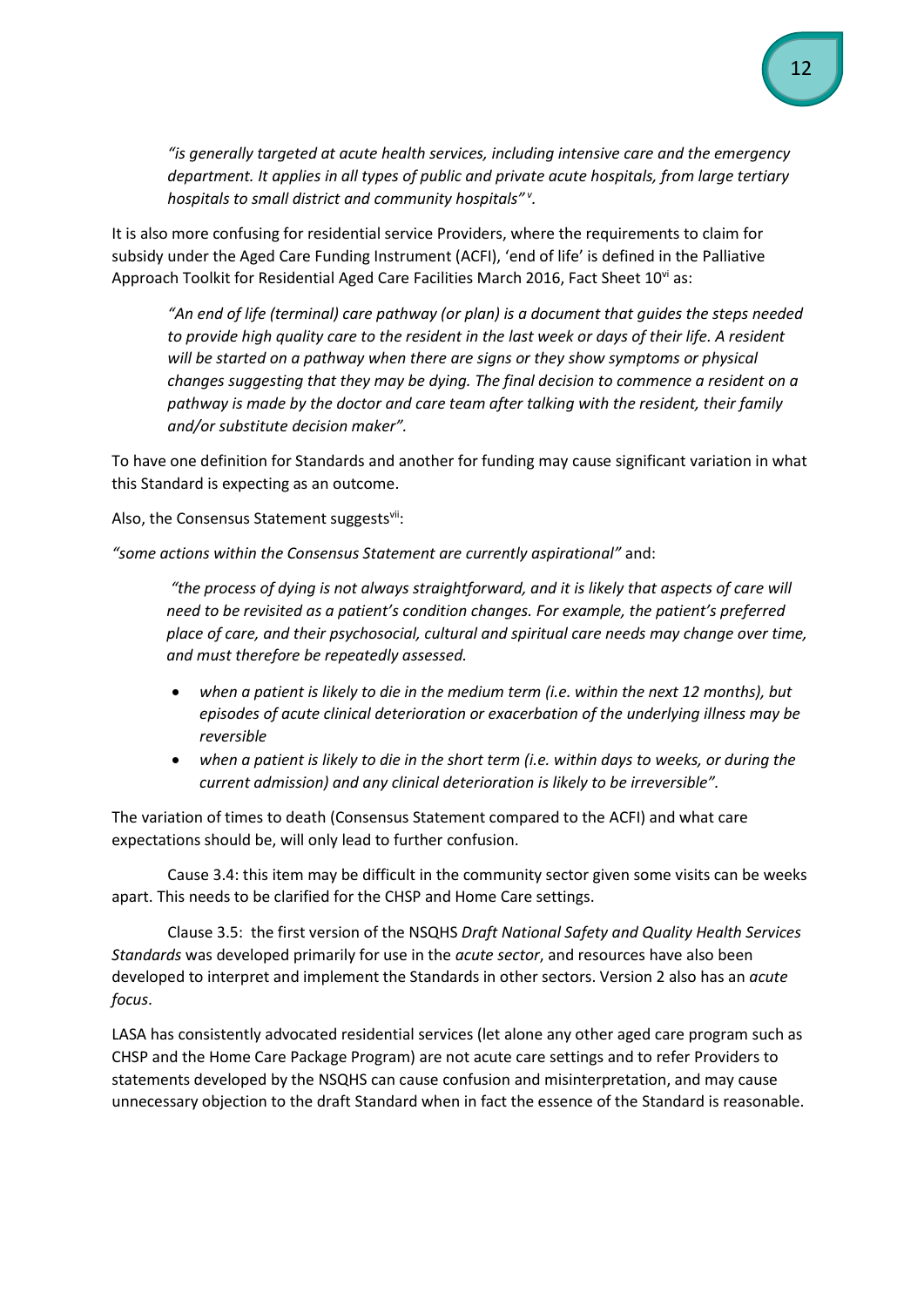The spirit of Clause 3.5 is sound. However, a Provider does not always have the capacity to make or facilitate referrals. For example, a person may have a skin condition whereby a referral to a dermatologist would be a reasonable action and conform to 'best practice'. The Provider can suggest to the General Practitioner (GP) a referral is required. However, if the GP does not agree to write a referral the Provider has no avenue to override it.

In residential care, for more serious issues, a transfer to hospital may be the only way to address the scenario above. This is not only against the tenet of 'best practice' it may also go against the wishes of the person receiving care. Risk aversion behaviour may surface if Clause 3.5 is read literally.

Providers of community care may have even less capacity than Providers of residential care to ensure appropriate referrals are made. How will Clause 3.5 be assessed to demonstrate a Provider is compliant to the Standard?

Clause 3.6: the term "*critical"* in "*critical information"* needs further explanation.

Clause 3.7: LASA understands the literature has identified incidents as being of high-impact or high-prevalence risks associated with the care of each consumer. However, having a list may give the impression only those incidences listed need to be monitored to meet this Standard or it could be taken more literally. LASA has reservations about 'lists' per se, given they can change over time, as exemplified in the current Accreditation Standards.

Clause 3.7 could be modified to the following:

*"Identification and management of risks, especially noting those of high impact and or high prevalence risks associated with the care of each consumer."*

Any list can then be inserted into the rationale and evidence section which will be far more easily amended than what will be included in legislation.

Clause 3.8: antimicrobial stewardship is a relatively new concept to aged care and some Providers (especially those offering CHSP and Home Care Packages) have little to no power to influence the use of antimicrobial stewardship.

The definition provided in the rationale and evidence for this draft Standard describes what antimicrobial stewardship is, but given the structure/s aged care Providers work under, their role in supporting antimicrobial stewardship may be very limited.

Extensive examples of how this concept can be operationalised to ensure compliance to the Standard must be provided, otherwise subjectivity and confusion about the role of antimicrobial stewardship in age services and the responsibilities of Providers to apply antimicrobial stewardship will only be exacerbated.

To provide a clearer understanding of the Standard, LASA Members have suggested the distinction of personal care and clinical care be made. LASA notes the rationale and evidence does provide this distinction by offering examples, however LASA Members are seeking broader clarification.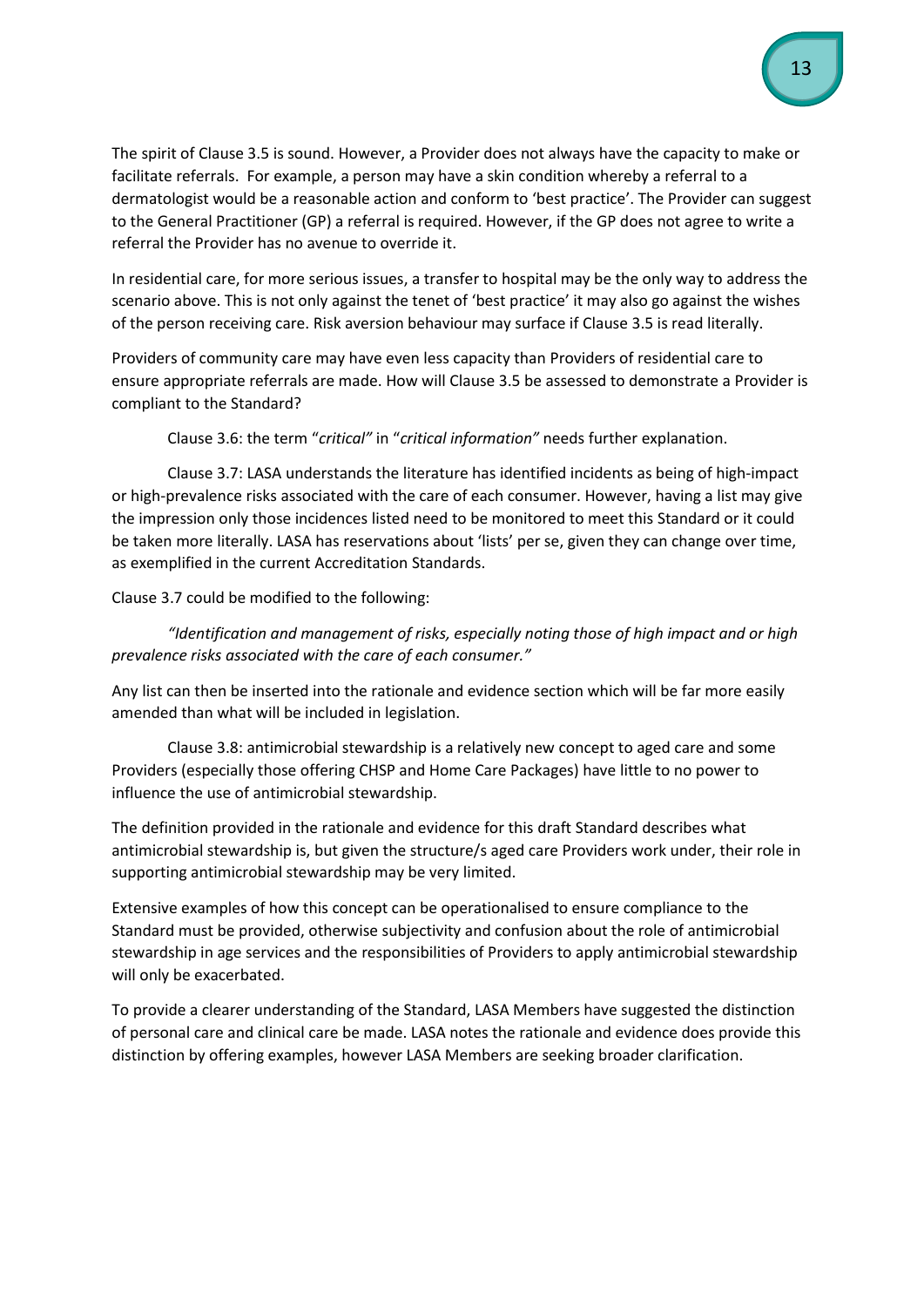Other feedback has highlight the need for this Standard to be linked to a clinical governance framework in Standards Seven and Eight (which would mean a broadening of those two Standards).

Some LASA Members also feel the word "*safe*" is too subjective and suggest the consumer outcome should be "*that care is right for me"*.

While the concepts in this Standard are generally supported. However, there appears to be too much subjectivity and the draft Standard may need further review. Has this Standard taken into consideration the work currently being developed by the AACQA in the development of the questions they will be asking consumers during an assessment process?

This Standard must make it clear personal care and/or clinical care are limited by the level of funding provided and must be delivered in the context of the Specified Care and Services Schedules in the *Quality of Care Principles 2016*.

#### <span id="page-13-0"></span>Standard 4 Delivery lifestyle services and supports

The only aspect not covered materially in this Standard is the right of the person not to want to participate in receiving lifestyle services and supports. Clause 4.2 could be expanded with a new sub-clause d*.* to the effect "*not participate in the community should they desire*."

LASA Members have also raised concerns for faith-based services who may not be able to provide certain activities due to their beliefs. How will this be considered when this Standard is assessed?

Particularly pertinent for CHSP and Home Care Package providers, but also relevant in residential settings, this Standard must make it clear lifestyle services and supports are limited by the level of funding provided and delivered in the context of the Specified Care and Services Schedules in the *Quality of Care Principles 2016*.

#### <span id="page-13-1"></span>Standard 5 Service environment

Under the Requirements of Standard Five there is reference particularly at Clause 5.1.b. to "*comfortable internal temperatures*". This may be interpreted that all services are required to have air-conditioning. This needs to be clarified in the rationale and evidence section.

There is concern with "*secure*" in Clause 5.1. a. as to the strict meaning of "*secure*" and how it relates to 'restrictive practices'.

At Clause 5.3, there is reference that consumers can move freely within the service environment, including both indoor and outdoor areas. This needs to be clarified for those services where a secure dementia specific area is located within the service. How will this Standard relate in such circumstances?

This Standard must also make it clear the service environment is limited by the level of capital and operational funding provided.

Clause 5.1. b. touches upon a number of issues: should these requirements be separated? A "*welcoming*" environment is open to various, subjective interpretations; this requires further clarification.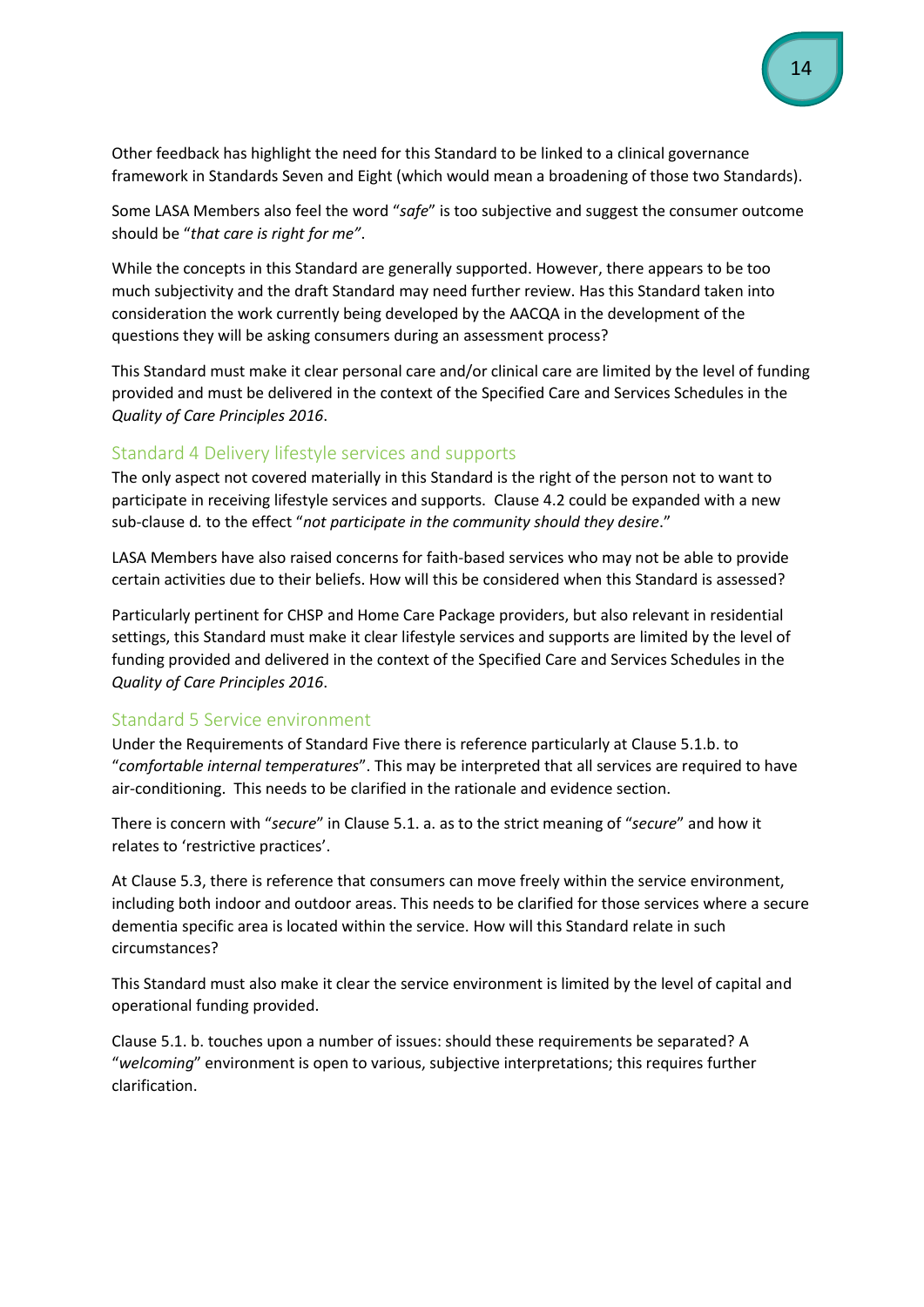#### <span id="page-14-0"></span>Standard 6 Feedback and complaints

LASA supports Standard Six, and suggests in the rationale and evidence a reference to advocacy groups could be included. However, some LASA Members have proposed this Standard would be better placed in Standard Eight.

The Consumer Outcome section may be better worded if the provision read: *"When I give feedback or make complaints, this is acknowledged and I see action taken. I feel comfortable making complaints".*

Also at Clause 6.4 the word "*appropriately"* could be deleted.

#### <span id="page-14-1"></span>Standard 7 Human resources

LASA supports Standard Seven as it aligns with the LASA, Position Statement 16 Workforcevill.

However, as identified in Standard One the use of "*each*" member of the workforce will make assessment difficult. The same question applies elsewhere: what if the AACQA finds a single member of the workface who does not interact with consumers in a way that is culturally appropriate, respectful and considerate, or does not have skills capability etc.? Would this mean the service would be found non-compliant? How will the AACQA assess this Standard?

LASA agrees requirements for the qualifications of nursing and care personnel must be adhered to, however there are many other professional groups that could also be included in the rationale and evidence. For example, those professions requiring registration with the Australian Health Practitioner Regulation Agency (AHPRA). Singling out nurses as distinct from other professionals is not necessarily helpful. Therefore, should AHPRA also be referred to along with the National Regulation and Accreditation Scheme (NRSA)?

LASA aims for:

- sufficient people and resources be available to meet industry demand via a workforce that is available, inspired, skilled and valued;
- an age services industry workforce equipped to meet the changing needs of all older Australians regardless of their circumstance or background; and,
- an age services industry funded and structured to perform highly in the areas of worker skills, health, safety and positive work life balance via consistent and appropriate education and training delivery ensuring worker capability.

When assessing to this Standard, it needs to be recognised the workforce is more than the numbers that can be counted from those people 'on the floor'. This is especially so for community care services where all staff, not just those visiting a person's home, need to be recognised.

Within the entire Standard, and particularly at Clause 7.2.b., the skills, capabilities, qualification etc. need to be considered as to whether they meet the requirements of the consumer. The argument being, people might have such qualifications and qualities and still may not meet the needs of the consumer. How will this be measured?

In Home Care, and particularly in the CHSP, consumers have the right to make a choice about who delivers their care and services. What if the consumer choses a non-qualified Provider, and how might this impact the Provider who receives the subsidy (and therefore responsible to the Standards)?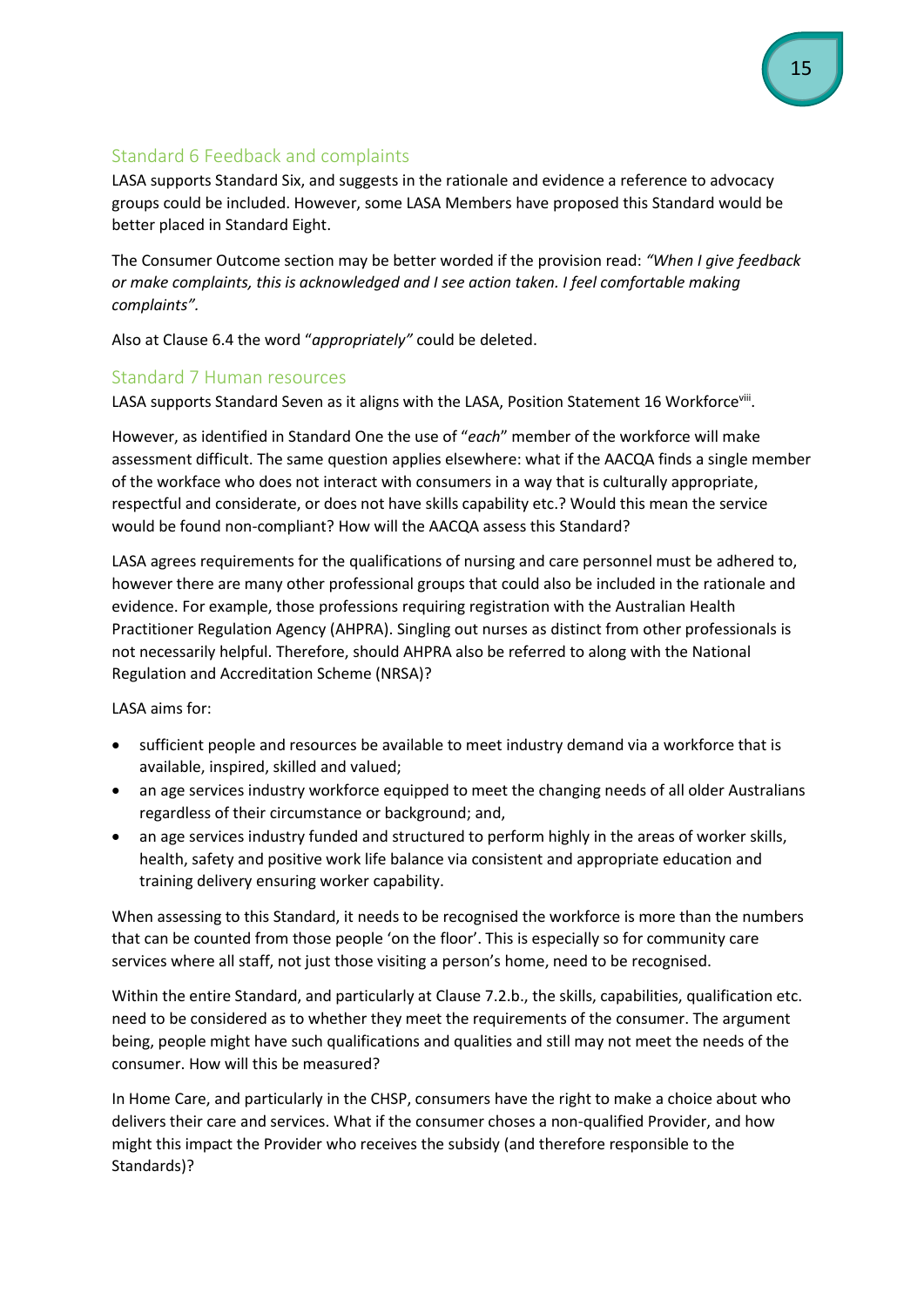As mentioned above in relation to Standard Three, some LASA Members support the inclusion of clinical governance within this Standard.

#### <span id="page-15-0"></span>Standard 8 Organisational governance

LASA supports the approach this Standard takes and the recognition of 'no one size fits all'. Given this Standard will be applicable to all Providers, it recognises the broad range of structures that define the aged care industry.

Identifying corporate governance and clinical governance separately is a positive move to ensure, where clinical care and services are delivered, clinical governance is required to not only meet the Standard but to support 'best practice' and quality outcomes for the consumer.

However, as mentioned above in Standard Three, some LASA Members support the suggestion to include clinical governance within this Standard.

At one of the forums run by the DoH, feedback included financial transparency as part of the responsibility for financial governance, with suggestions this should be a prerequisite to Standard Eight. Other feedback noted there is sufficient requirement under legislation which protects consumers in relation to the transparency, for example, in agreements and the treatment of Refundable Accommodation Deposits.

LASA suggests Standard Eight is sufficient in its expectations and does not need to duplicate other consumer protections. There remains the expectation that what an agreement states will be delivered, is in fact delivered.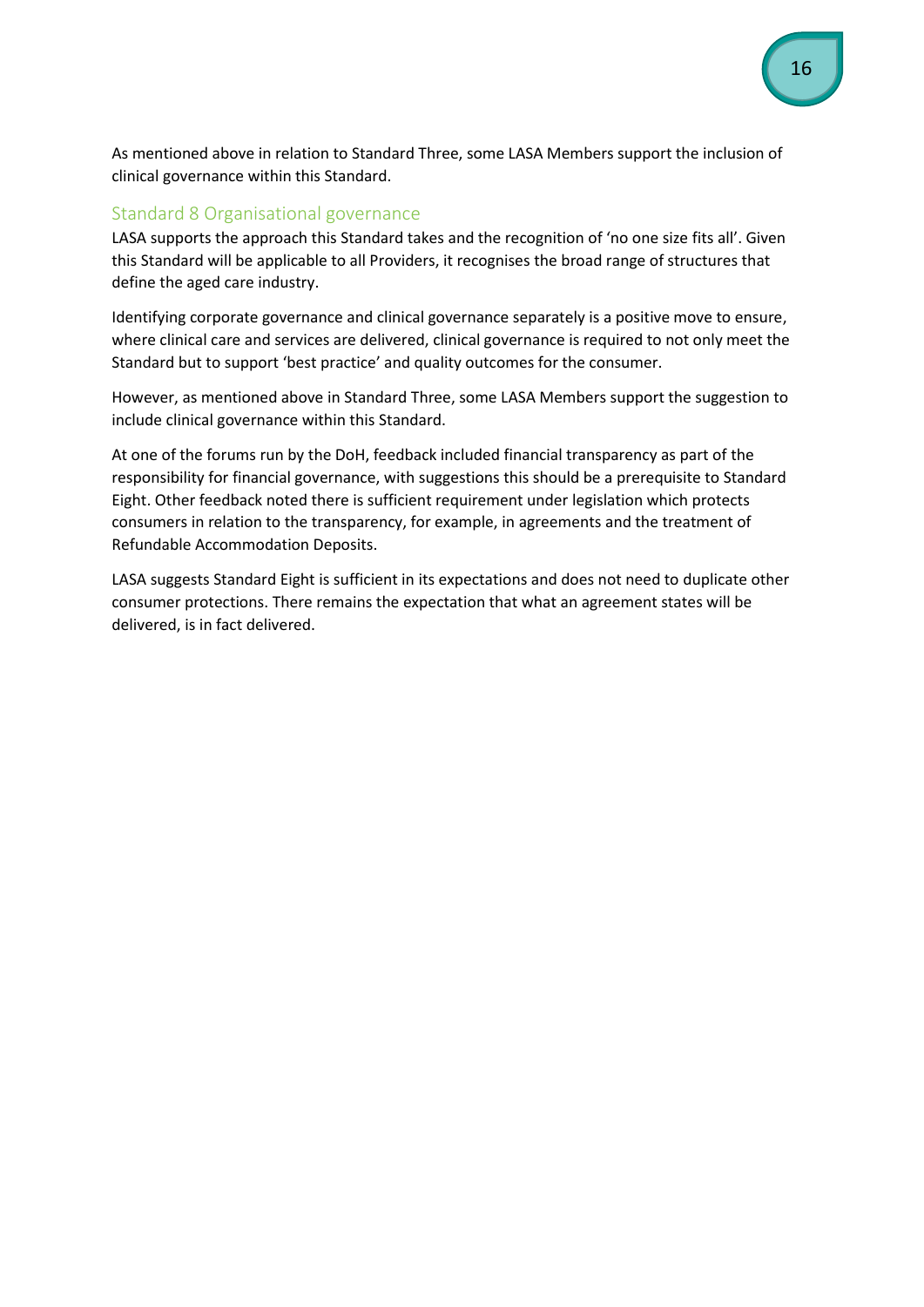## <span id="page-16-0"></span>Options Paper

## <span id="page-16-1"></span>Assessing Performance against Aged Care Quality Standards

As stated earlier, LASA supports the introduction of a SACQF.

LASA supports the complementary work of planning a customised assessment process with the development of new Standards as part of the SACQF, and agrees whatever option is chosen, it should apply to all aged care organisations funded by the Australian Government.

LASA recognises the Options Paper does not include the development of opportunities for accreditation services to be provided by private organisations. However, the relevant 2015-16 Budget announcement cannot be forgotten or put aside. The industry, along with the DoH and Government need to proceed with this work in a timely manner. This should work should follow the principle of a competitive, market bases system where consumers drive quality and where red tape is reduced for organisations.

The existing assessments are different for the community and the residential settings. However, processes within the various settings are similar. This increases the complexity for Providers to necessarily draw from the same information and yet articulate it in different ways for each assessment process.

For example, governance information should be transferable between settings for Providers that service community and residential care. Scalability needs to be investigated, as to how best it can work across the various systems.

The Aged Care Roadmap<sup>ix</sup> goal for how quality will be achieved is:

*"greater consumer choice drives quality and innovation, responsive Providers and increased competition, supported by an agile and proportionate regulatory framework".*

Any assessment process must have the consumer at the centre and ensure Providers can demonstrate quality improvement and innovation.

The current system certainly involves the consumer in residential services, but not so in the community. Avenues for consumer feedback during an assessment process need to be investigated.

Any new assessment process should be based on proportionality and risk, and provide sufficient information to assist Providers to continuously improve service delivery. As LASA indicated earlier in this paper, we support the development of the draft Standards to enable the consumer to be placed at the centre of their care, with greater choice and flexibility and we support the premise whereby Standards can promote consumer confidence in a safe system, that is of consistent quality.

Therefore, an assessment process which defines whether a Provider is or is not compliant to a set of Standards must be based on best evidence. Articulating non-compliance to the Provider as early as possible in the assessment process is vital, and should provide an opportunity to the Provider to rectify problems where possible, before the assessment process is complete.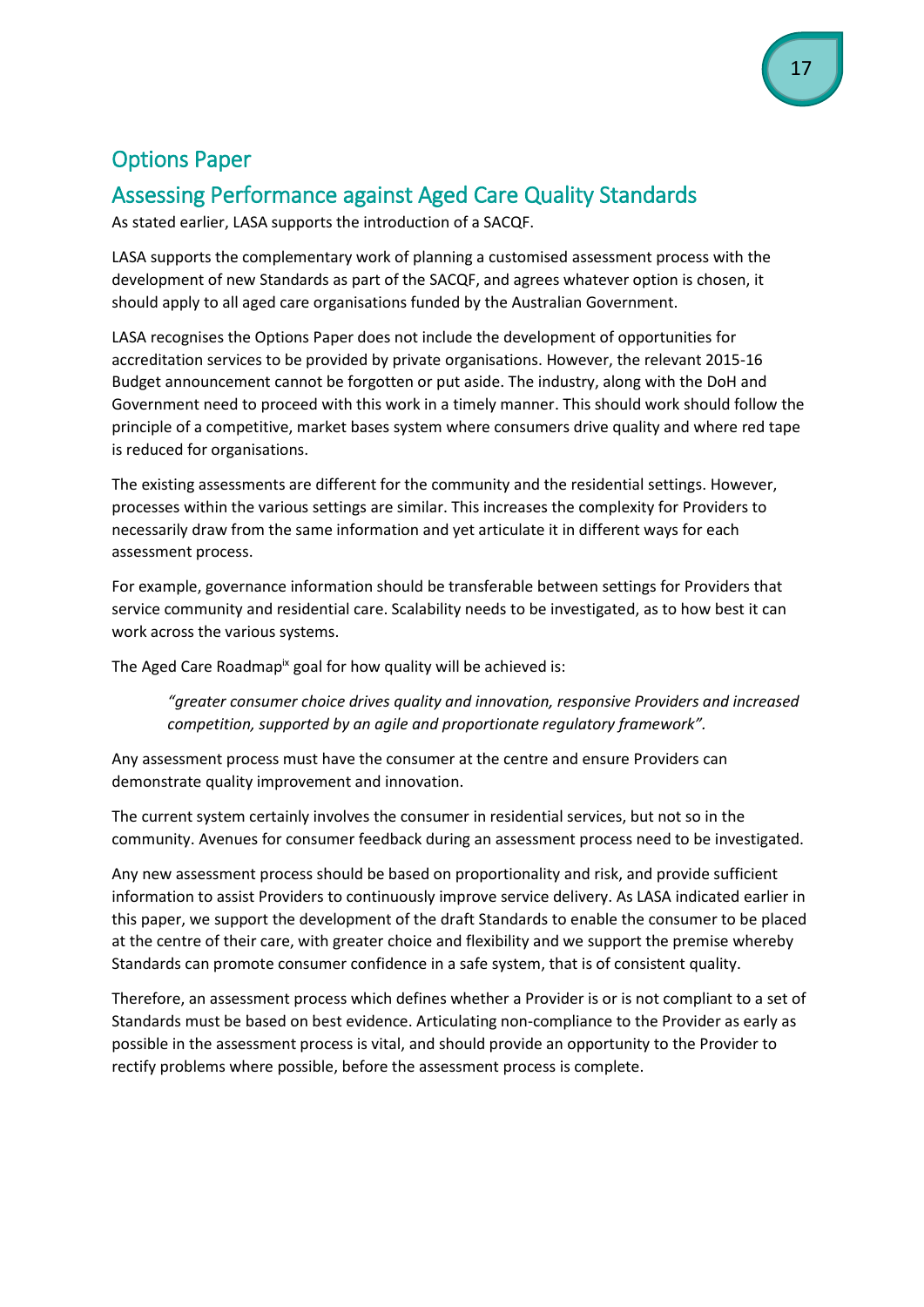Features of the existing assessment and monitoring process that should be retained include: education for the consumer and Provider; the use of the Aged Care Complaints Commissioner where required; self-assessment processes; the identification of concerns during the assessment process (thus providing an opportunity to the Provider to rectify problems where possible, before the assessment process is complete); and, the 'exit interview'.

Features of the existing assessment and monitoring process that need to be changed include: broadening the way consumers are involved in the community setting; transparency in the way risk assessment of a Provider is undertaken; and,

The Options identified in the paper have both positive and negative components. LASA supports Option Two in combination with Option Three. The reasons for this position are outlined below.

#### <span id="page-17-0"></span>Option 1

*An assessment process based on aged care setting with different approaches used for residential settings and home/community settings (based on the status quo with improvements).*

This option does not enable the industry to move to the SACQF approach being proposed by the Government. It disjoints the service trajectory for consumers, giving rise to different expectations of the industry as a whole, and could cause confusion for the consumer as they move between care and service delivery types.

From a Provider perspective, one of the intents of the SACQF is to simplify regulation and reduce effort for Providers by minimising duplication between the Standards, other Provider responsibilities and legislation.

Adopting Option One will not enable this to occur. As stated in the Options Paper, this will continue to drive Accreditation for one part of the industry and Quality Reporting for another, using the same Standards. This will only confuse and confound Providers and consumers alike.

As mentioned earlier in this paper, 'a status quo will not do' and this Option promotes existing arrangements.

#### <span id="page-17-1"></span>Option 2

*Introducing a single risk based assessment process that is applicable to all aged care settings.*

LASA supports Option Two in combination with Option Three for relevant Providers. This will enable Providers to implement one set of Standards and undergo similar /same assessment processes across their services. This should reduce red tape and be more active in streamlining assessment processes.

Services will be recognised as 'accredited' rather than distinguished between achieving accreditation for residential services and achieving an outcome through Quality Review.

Option Two would allow a proportionate risk based assessment process to be undertaken across service types. Where Option Three is included, for some services a safety and quality declaration would enable the consumer to have more confidence in the service and know the service Provider remains accountable for certain activities (such as gardening and community transport).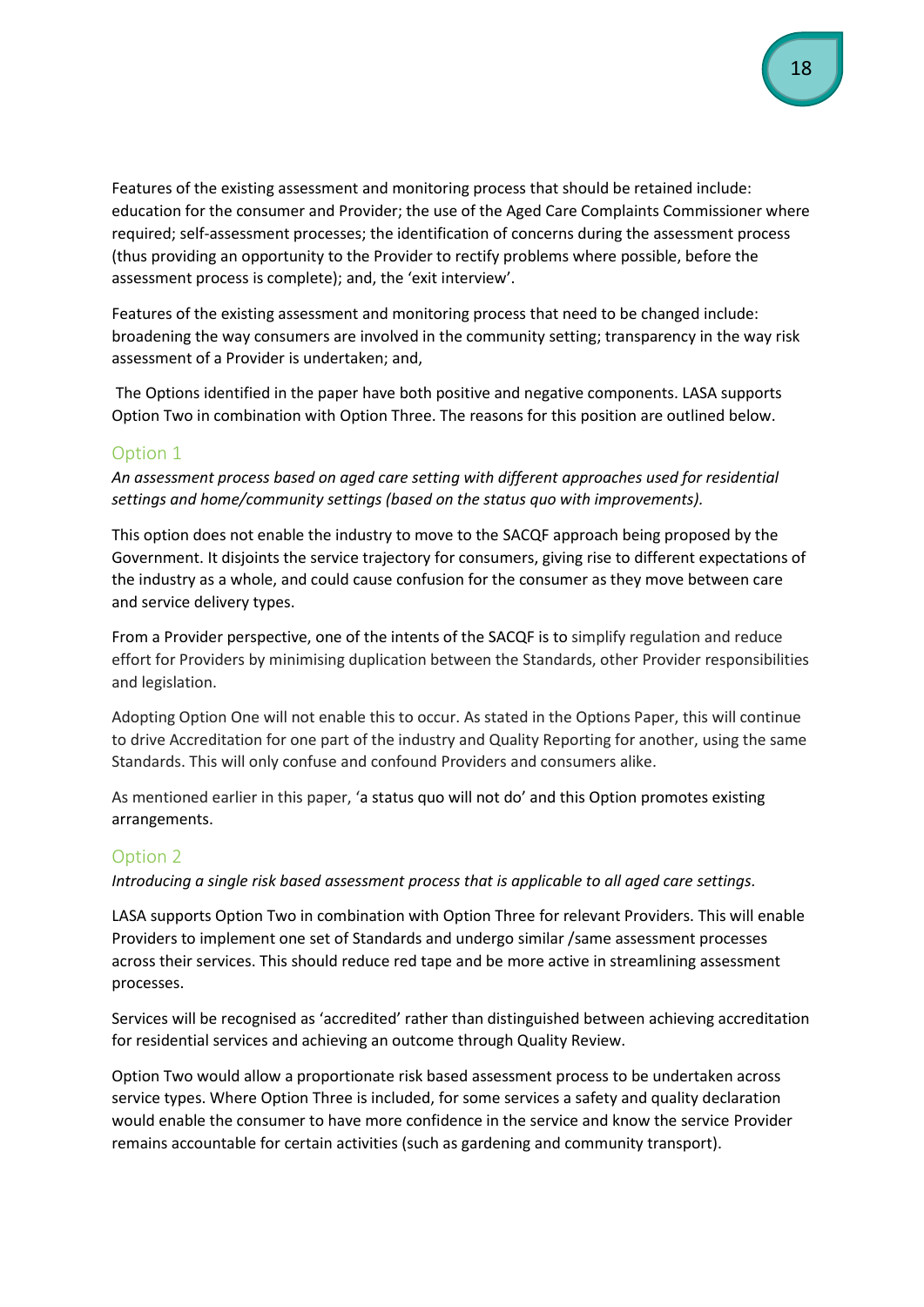It is anticipated those organisations who have a strong performance record and history of compliance should have a 'lighter touch' obligation than others.

Option Two should enable recognition of other relevant schemes, resulting in a more streamlined approach to assessment and reduce duplication.

LASA supports reducing the need for the AACQA to replicate assessment at each site where an organisation has demonstrated effective organisational governance. LASA would also support the idea of sampling of individual services within an organisation rather than assessment of each individual site.

LASA agrees with the Options Paper that implementing Option Two would provide consistent expectations of quality across the sector, consumers with an assurance of a level of quality across the system, and organisational efficiencies can be realised.

LASA recognises the possibility of an increased load on those Providers who only deliver community care, however believes this may be offset by the advantages for all Providers if streamlining the process is achieved.

Consumers want to ensure appropriate safeguards are in place to uphold safe, quality services being delivered. This option will not diminish legislative responsibilities of Providers, rather it will streamline processes to achieve positive outcomes. With any accreditation system, there will always be inherent legislative responsibilities. How these are met may be easier to manage under this option compared to the current system.

#### <span id="page-18-0"></span>Option 3

*Use of a safety and quality declaration by organisations providing low risk services readily available to the broader population. (If supported this option can be combined with Option 1 or Option 2).*

As discussed above, LASA supports Option Three being included with Option Two. This will enable a more streamlined approach, with less 'red tape' for low risk services.

LASA supports the accountabilities outlined in the Options Paper at page 25 for those Providers who may be "*verified"* rather than "*accredited"*, as this provides certainly and confidence for the consumer and an appropriate level of accountability for the Provider.

LASA suggests the treatment of 'verified' Providers compared to those undertaking accreditation needs to be clearly identified on the My Aged Care website so consumers can distinguish which process Providers have undertaken.

The advantages for relevant Providers is a more streamlined approach to assessment of service delivery, a regulatory alignment to what is already available to the broader community and consumer protections.

LASA understands the concern among Providers that new entrants to the industry might require more extensive review (based on risk and proportionality) than those currently in the system. However, that should not exclude the consideration of Option Three for those Providers who are of low risk.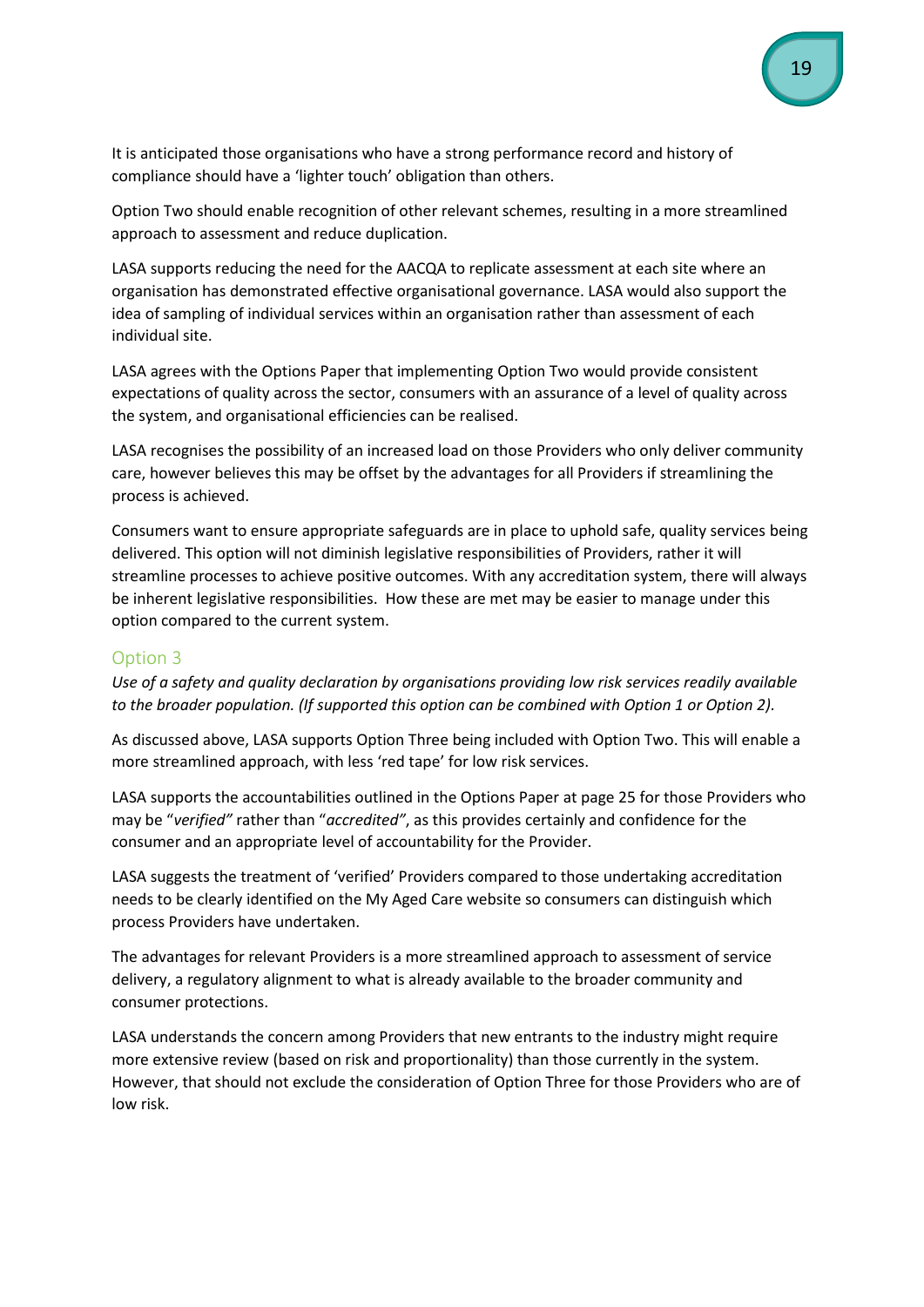There appears to be concern some Providers may take advantage of consumers when only a declaration is required to be 'verified'. There is no evidence to suggest this is the case, and all Providers would still need to undergo the rigors of applying for Approved Provider status.

Increase in cost has also been identified as a potential outcome under this option. LASA considered this in the context of a consumer driven, market based system and remains supportive of Option Three for relevant service Providers.